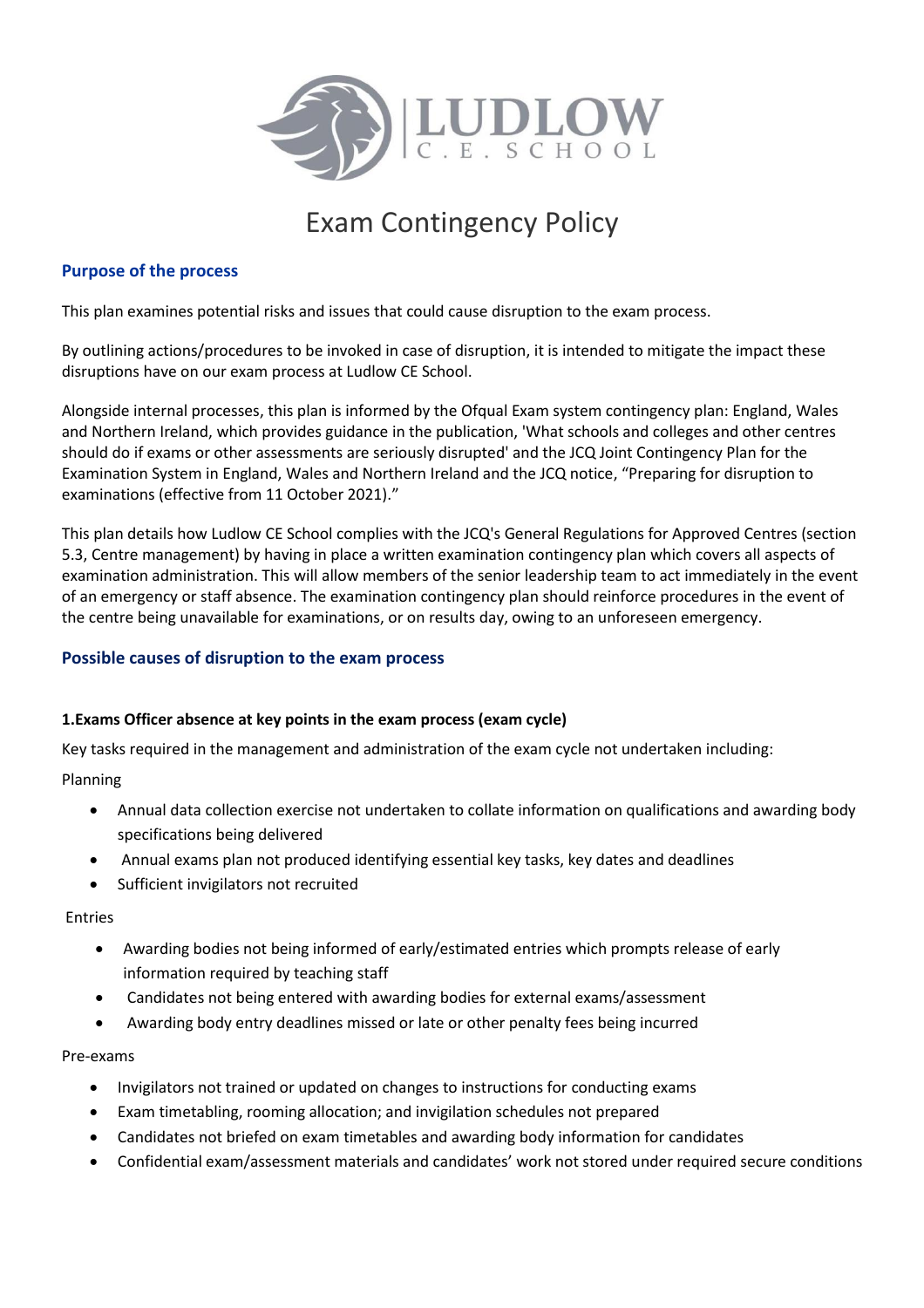Internal assessment marks and samples of candidates' work not submitted to awarding bodies/external moderators

# Exam time

- Exams/assessments not taken under the conditions prescribed by awarding bodies
- Required reports/requests not submitted to awarding bodies during exam/assessment periods, for example very late arrival, suspected malpractice, special consideration
- Candidates' scripts not dispatched as required for marking to awarding bodies

# Results and post-results

- Access to examination results affecting the distribution of results to candidates
- The facilitation of post-results services

# **Centre actions to mitigate the impact of the disruption listed above**

- Head of Centre, with support from SLT, to act as temporary Examination Officer (EO) to take over responsibilities should the absence of the EO have the potential to affect the meeting of deadlines
- EO to write exam cycle key dates on calendar displayed in Exams Office.
- EO to produce key jobs for each month and for this to be displayed on EO notice board in Exams Office
- Ensure Policies and Procedure are up to date at all times

# **2. SENCo extended absence at key points in the exam process (exam cycle)**

Key tasks required in the management and administration of the access arrangements process within the exam cycle not undertaken including:

# Planning

- Candidates not tested/assessed to identify potential access arrangement requirements
- Centre fails to recognise its duties towards disabled candidates as defined under the terms of the Equality Act 2010
- Evidence of need and evidence to support normal way of working not collated

# Pre-exams

- Approval for access arrangements not applied for to the awarding body
- Centre-delegated arrangements not put in place
- Modified paper requirements not identified in a timely manner to enable ordering to meet external deadline
- Staff (facilitators) providing support to access arrangement candidates not allocated and trained

# Exam time

Access arrangement candidate support not arranged for exam rooms

# **Centre actions to mitigate the impact of the disruption listed above**

- SENCO and Mrs S Smith, Level 7 Assessor, to work closely together in the monitoring and application of Access Arrangements so that both are informed and up to date
- EO to have regular meetings with Assessor and/or SENCO to keep up to date with Access Arrangement applications
- Central register of Access Arrangements and actions to be taken kept on shared drive so the most up to date list is readily accessible and available to the Head of Centre and teaching staff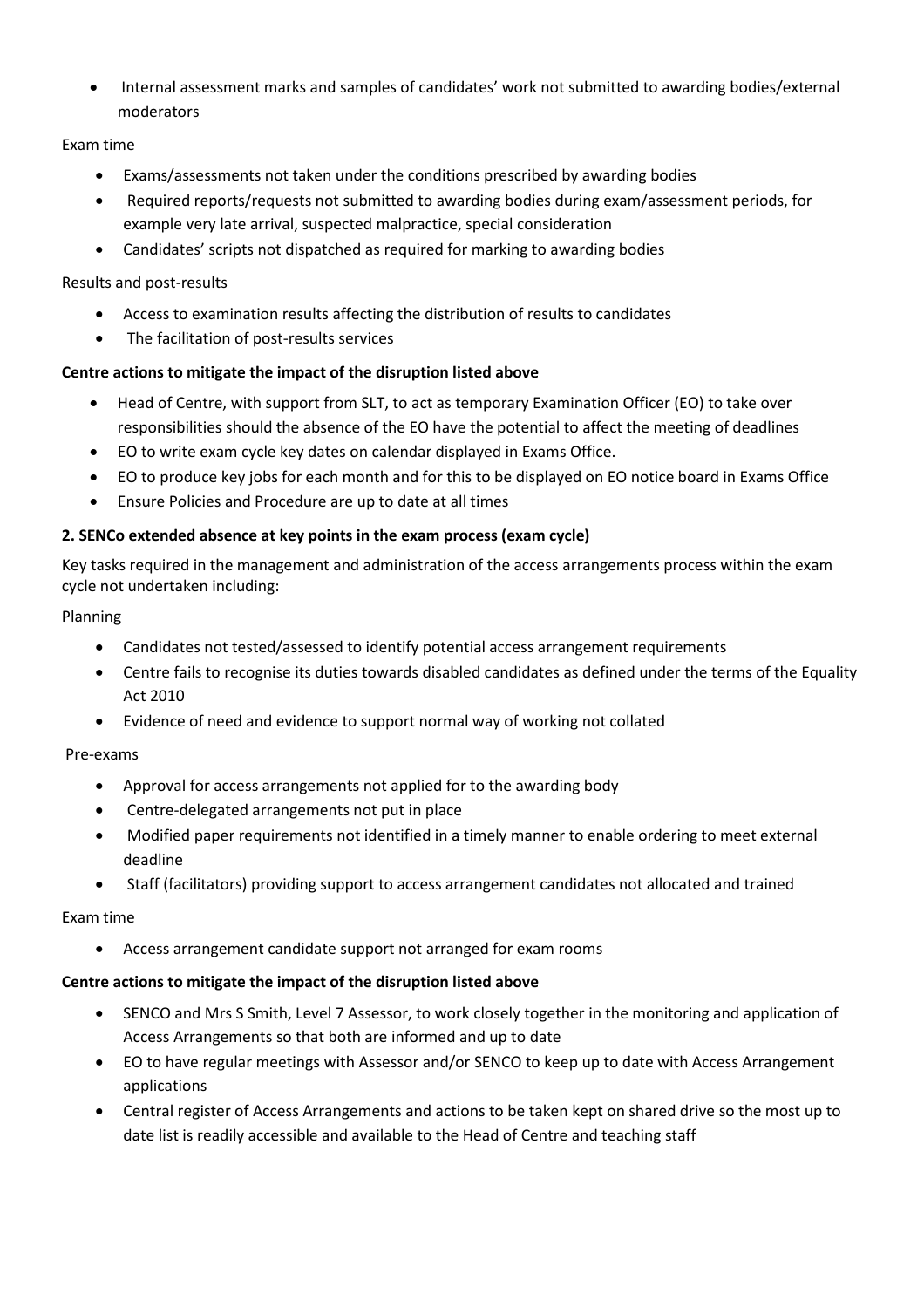# **3. Teaching staff extended absence at key points in the exam process (exam cycle)**

Key tasks not undertaken including:

- Early/estimated entry information not provided to the exams officer on time, resulting in pre-release information not being received
- Final entry information not provided to the exams officer on time, resulting in candidates not being entered for exams/assessments or being entered late/late or other penalty fees being charged by awarding bodies
- Non-examination assessment tasks not set/issued/taken by candidates as scheduled
- Candidates not being informed of centre-assessed marks before marks are submitted to the awarding body and therefore not being able to consider appealing internal assessment decisions and requesting a review of the centre's marking
- Internal assessment marks and candidates' work not provided to meet awarding body submission deadlines

# **Centre actions to mitigate the impact of the disruption listed above**

- Implementation of a robust system of absence cover for teaching staff, including those within each department who can step in to replace absent colleagues
- Internal deadlines set in place by EO prior to external deadlines to all EO, relevant departments and SLT to pre-empt any missed deadlines and to seek the appropriate information from other staff members

# **4. Invigilators - lack of appropriately trained invigilators or invigilator absence**

- Failure to recruit and train sufficient invigilators to conduct exams
- Invigilator shortage on peak exam days
- Invigilator absence on the day of an exam

# **Centre actions to mitigate the impact of the disruption listed above**

- EO and Head of Centre to be responsible for ensuring there are sufficient TAs employed to cover invigilation
- All TAs available to complete up-to-date exam invigilator training, as well as facilitator training, to ensure back up is available in the case of absence
- Active and proactive recruitment of a bank of invigilators well ahead of time
- Yearly training of invigilators, both in house and online, so an up to date list of invigilators is kept and up to date training certificates are kept on record
- Exam dates sent out as soon as they are available to have plenty of time to cover days where invigilators may not be available

# **5. Exam rooms - lack of appropriate rooms or main venue(s) unavailable at short notice**

- Exams Officer unable to identify sufficient/appropriate rooms during exams timetable planning
- Insufficient rooms available on peak exam days
- Main exam venues unavailable due to an unexpected incident at exam time

# **Centre actions to mitigate the impact of the disruption listed above**

The centre will:

 Where main exam venue(s) are unavailable due to an unexpected incident at exam time-where possible, make use of other available rooms within the centre, prioritising candidates whose progression will be severely delayed if they do not take their exam or timetabled assessment when planned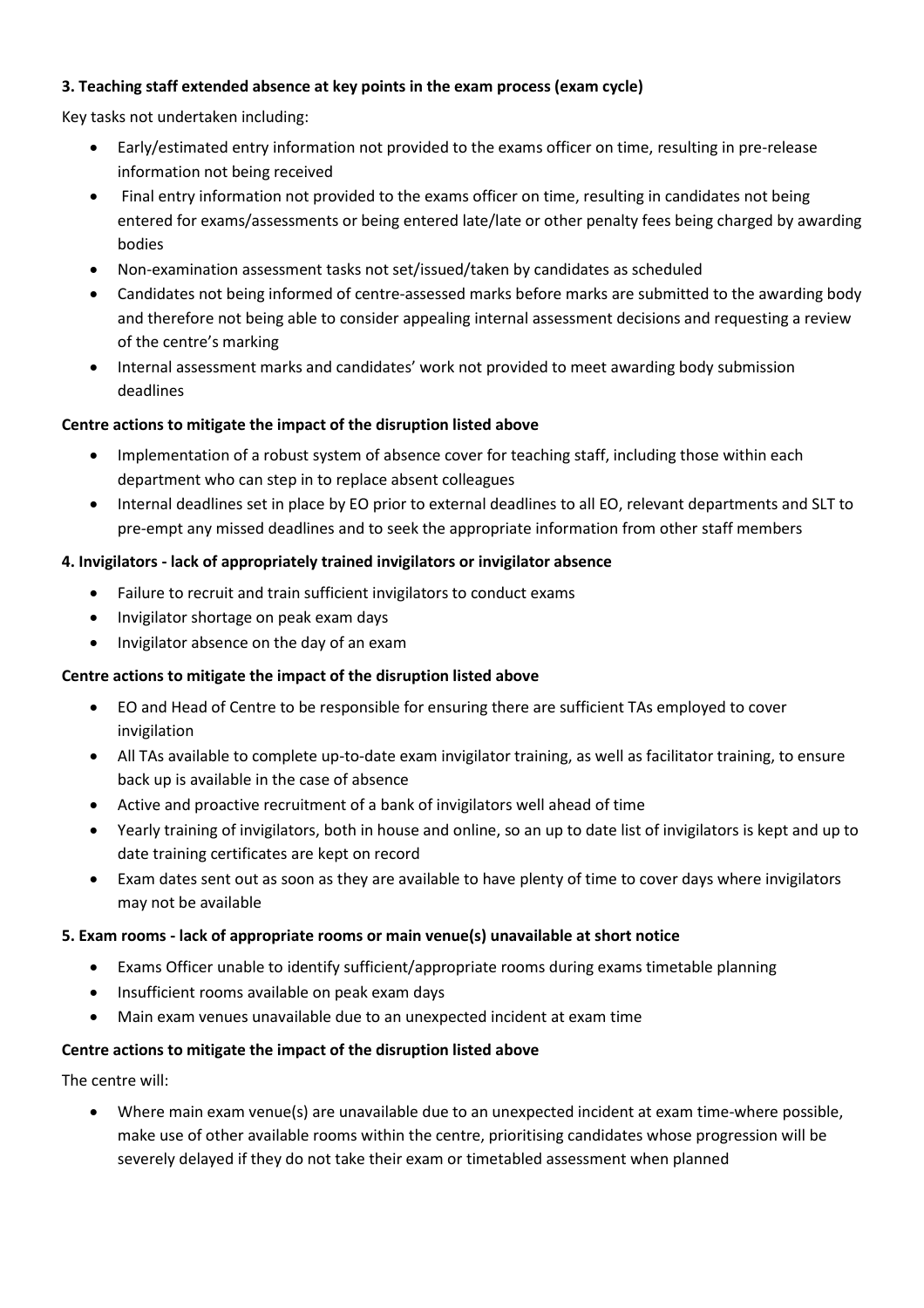- Identify whether the exam or timetabled assessment can be sat at an alternative venue, in agreement with the relevant awarding body (where main exam venue(s) unavailable due to an unexpected incident at exam time), where possible, move to alternative venue, prioritising candidates whose progression will be severely delayed if they do not take their exam or timetabled assessment when planned
- Communicate with candidates (and where appropriate, parents/carers), via SIMS registered school email and parent/carer address email, any changes to the exam or assessment timetable or venue
- Ensure the secure transportation of question papers or assessment materials to the alternative venue
- After the exam- consider whether any candidate's ability to take the assessment or demonstrate their level of attainment has been materially affected and, if so, apply for special consideration

Alternative venue details: School Sports Hall or adjoining Leisure Centre

# **6. Failure of IT systems**

- MIS/IT system failure at final entry deadline
- MIS/IT system failure during exams preparation
- MIS/IT system failure at results release time

# **Centre actions to mitigate the impact of the disruption listed above**

- Exam entries to be made at least 2 working days ahead of schedule
- In the event of MIS failure, immediately liaise with the awarding body with which the examination entries are with and seek guidance as to how an alternative entry can be made
- In the event of MIS failure during exam preparation, e.g. preparing seating plans, an alternative equivalent should be prepared and used and awarding bodies made aware of the alternative methods used
- In the event of MIS failure at the results stage, candidates to be made aware of delay to the release of results and expectations managed
- Awarding bodies to be informed of failure and alternative methods, such as postal/courier to be considered to ensure results are received at the centre.
- Centre to also consider alternative sites to access information

# **7. Emergency evacuation of the exam room (or centre lockdown)**

 Whole centre evacuation (or lockdown) during exam time due to serious incident resulting in exam candidates being unable to start, proceed with or complete their exams

# **Centre actions to mitigate the impact of the disruption listed above**

The centre will:

- Refer to and invoke its (exams) emergency evacuation policy/procedure in line with JCQ's 'Centre emergency evacuation procedure'
- Contact the relevant awarding body as soon as possible and follow its instructions
- Where accommodation is limited, prioritise candidates whose progression will be severely delayed if they do not take their exam or timetabled assessment when planned
- After the exam-consider whether any candidate's ability to take the assessment or demonstrate their level of attainment has been materially affected and, if so, apply for special consideration

# **8. Disruption of teaching time in the weeks before an exam - centre closed for an extended period**

 Centre closed or candidates are unable to attend for an extended period during normal teaching or study supported time, interrupting the provision of normal teaching and learning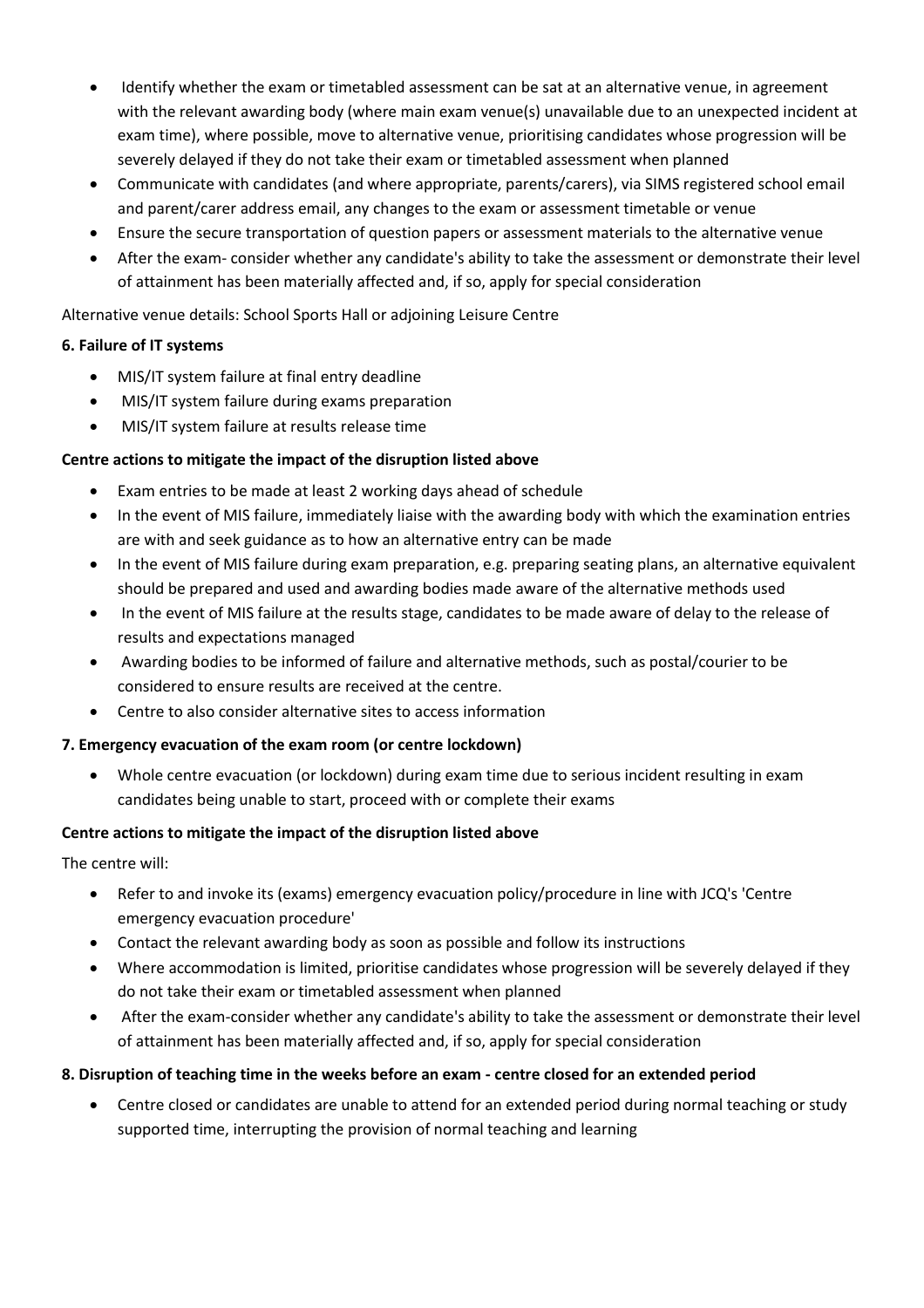# **Centre actions to mitigate the impact of the disruption listed above**

The centre will:

- Recognise it remains the responsibility of the centre to prepare students, as usual, for examinations
- Communicate with candidates (and where appropriate, parents/carers), via SIMS registered school email and parent address email, information relating to alternative methods of learning
- Take advice offered by the awarding body regarding alternative arrangements for conducting examinations that may be available
- Take advice offered by the awarding body on the options for candidates who have not been able to take scheduled examinations
- Advise candidates, where appropriate, of the opportunities to take their exam or assessment at a later date
- Contact the relevant Awarding Bodies to discuss alternative arrangements and liaise with the Head of Centre to take appropriate action

# **9. Candidates at risk of being unable to take examinations - centre remains open**

Candidates at risk of being unable to attend the examination centre to take examinations as normal

# **Centre actions to mitigate the impact of the disruption listed above**

The centre will:

- Take advice offered by the awarding body on the options for candidates who have not been able to take scheduled examinations
- Discuss alternative arrangements with the awarding body if a candidate misses an exam or loses their assessment due to an emergency, or other event, outside of the candidate's control
- Identify whether the exam or timetabled assessment can be sat at an alternative venue, in agreement with the relevant awarding body, ensuring the secure transportation of questions papers or assessment materials to the alternative venue
- Communicate with candidates (and where appropriate, parents/carers), via phone call or email via SIMS registered school email and parent/carer address email, any changes to the exam or assessment timetable or to the venue
- Consider whether any candidates' ability to take the assessment or demonstrate their level of attainment has been materially affected and, if so, apply for special consideration

# **10. Centre at risk of being unable to open as normal during the examination period (including in the event of the centre being unavailable for examinations owing to an unforeseen emergency**

Centre at risk of being unable to open as normal for scheduled examinations

# **Centre actions to mitigate the impact of the disruption listed above**

The centre will:

- Take advice, or follow instructions, from relevant local or national agencies, in deciding whether the centre is able to open
- Contact the relevant awarding body as soon as possible and follow its instructions
- Discuss alternative arrangements with the awarding body if the exam or assessment cannot take place
- Follow guidance provided by the awarding body on the conduct of examinations in such circumstances
- Where accommodation is limited, prioritise candidates whose progression will be severely delayed if they do not take their exam or timetabled assessment when planned
- Communicate with candidates (and where appropriate, parents/carers), via SIMS registered school email and parent address email, any changes to the exam or assessment timetable or to the venue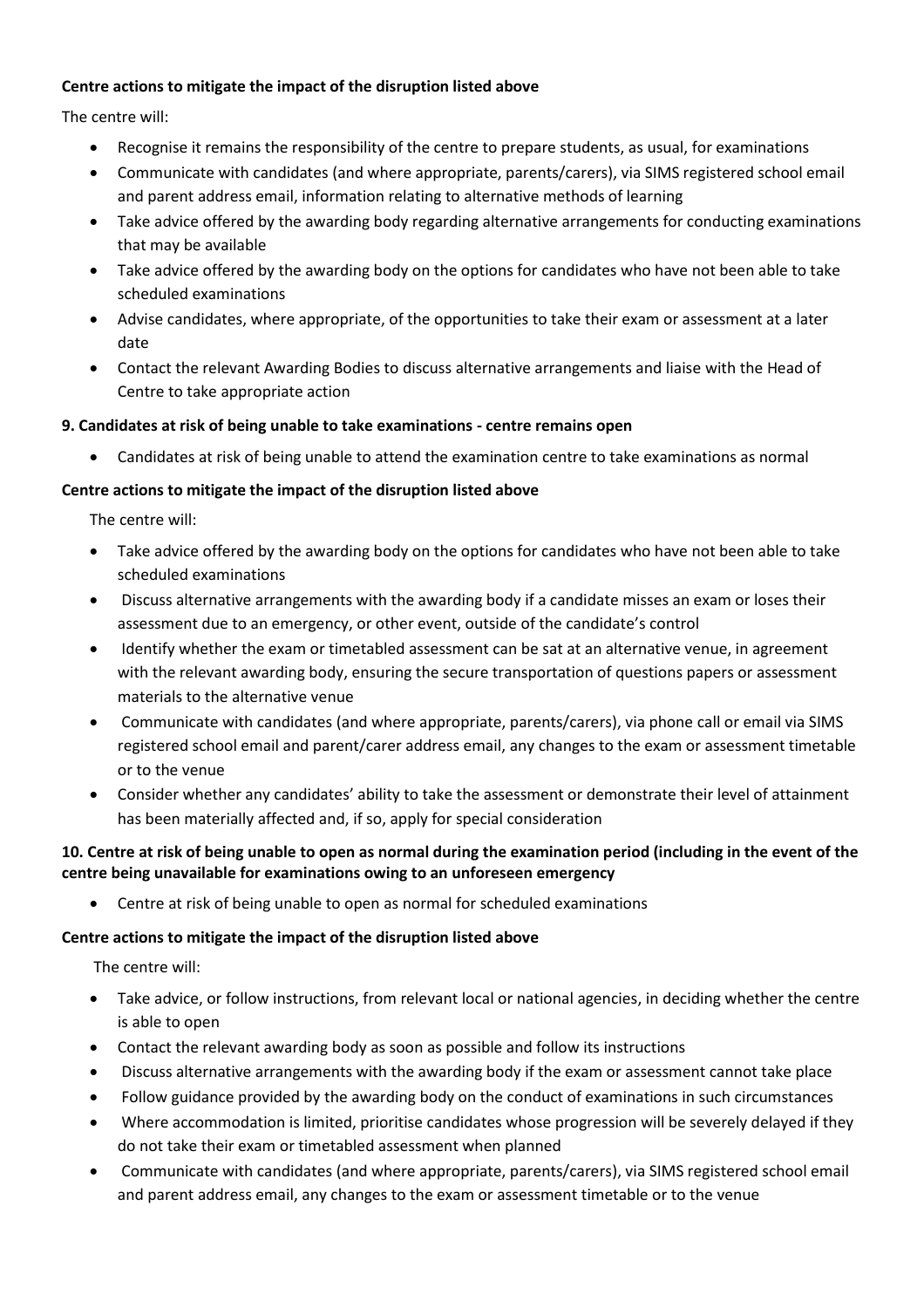- Consider whether any candidates' ability to take the assessment or demonstrate their level of attainment has been materially affected and, if so, apply for special consideration
- Seek the use of an alternative venue for the sitting of examinations e.g. Leisure Centre
- Explore alternative methods of teaching students during the period of closure

# **11. Disruption in the distribution of examination papers**

Disruption to the distribution of examination papers to the centre in advance of examinations

# **Centre actions to mitigate the impact of the disruption listed above**

The centre will:

- Liaise with awarding bodies regarding the provision of electronic access to examination papers via a secure external network and will ensure when copies are received/made these are stored under secure conditions
- Follow guidance provided by the awarding body on the conduct of examinations in such circumstances
- Understand that as a last resort, and in close collaboration with centres and regulators, awarding organisations will consider scheduling of the examination on an alternative date
- Communicate with candidates (and where appropriate, parents/carers), via SIMS registered school email and parent/carer address email, any changes to the exam or assessment timetable or to the venue

# **12. Disruption to transporting completed examination scripts**

Delay in normal collection arrangements for completed examination scripts/assessment evidence

# **Centre actions to mitigate the impact of the disruption listed above**

- Where examinations are part of the national 'yellow label' service, or where awarding bodies arrange collections, contact the relevant awarding bodies for advice and instructions and do not make own arrangements for transportation unless told to do so by the awarding body
- For any examinations where the centre makes its own collection arrangements, investigate alternative options that comply with the requirements detailed in the JCQ publication 'Instructions for Conducting Examinations'
- EO to ensure the secure storage of completed examination scripts until collection

### **13. Assessment evidence is not available to be marked**

- Large scale damage to or destruction of completed examination scripts/assessment evidence before it can be marked
- Completed examination scripts/assessment evidence does not reach awarding organisations

# **Centre actions to mitigate the impact of the disruption listed above**

The centre will:

- Liaise with the awarding body to determine if candidate marks for affected assessments may be able to be generated based on other appropriate evidence of candidate achievement as defined by the awarding body
- Where marks cannot be generated by awarding body, inform candidates they may need to retake the affected assessment in a subsequent assessment series

# **14. Centre unable to distribute results as normal (including in the event of the centre being unavailable on Results Day owing to an unforeseen emergency) or facilitate post-results services**

 Centre is unable to access or manage the distribution of results to candidates, or to facilitate post-results services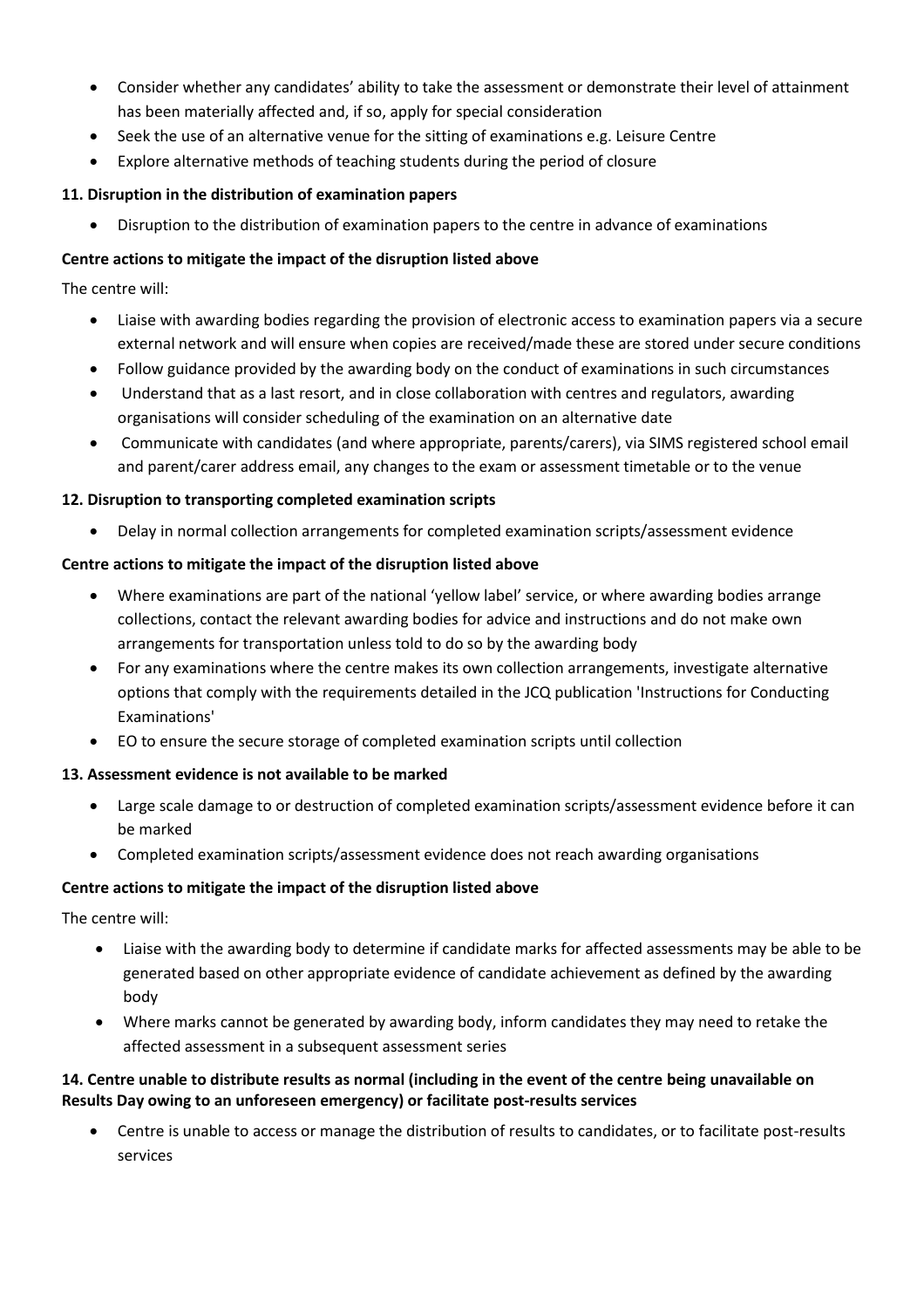# **Centre actions to mitigate the impact of the disruption listed above**

The centre will:

- Make arrangements to access its results at an alternative venue/share facilities with another centre if this is possible, in agreement with the relevant awarding body
- Make arrangements to coordinate access to post results services from an alternative venue: e.g. Leisure centre or DHMAT Offices
- Make arrangements to make post results requests at an alternative location
- Contact the relevant awarding body if electronic post results requests are not possible
- Inform candidates, via email to students' school email address, of any alternative arrangements in place for the distribution of results, and the facilitation of post-results services

This process is reviewed annually to ensure compliance with current regulations

| Approved/reviewed by |            |
|----------------------|------------|
| Mrs N Sampson        |            |
| Mrs P Hearle         |            |
| Date of next review  | 15/10/2022 |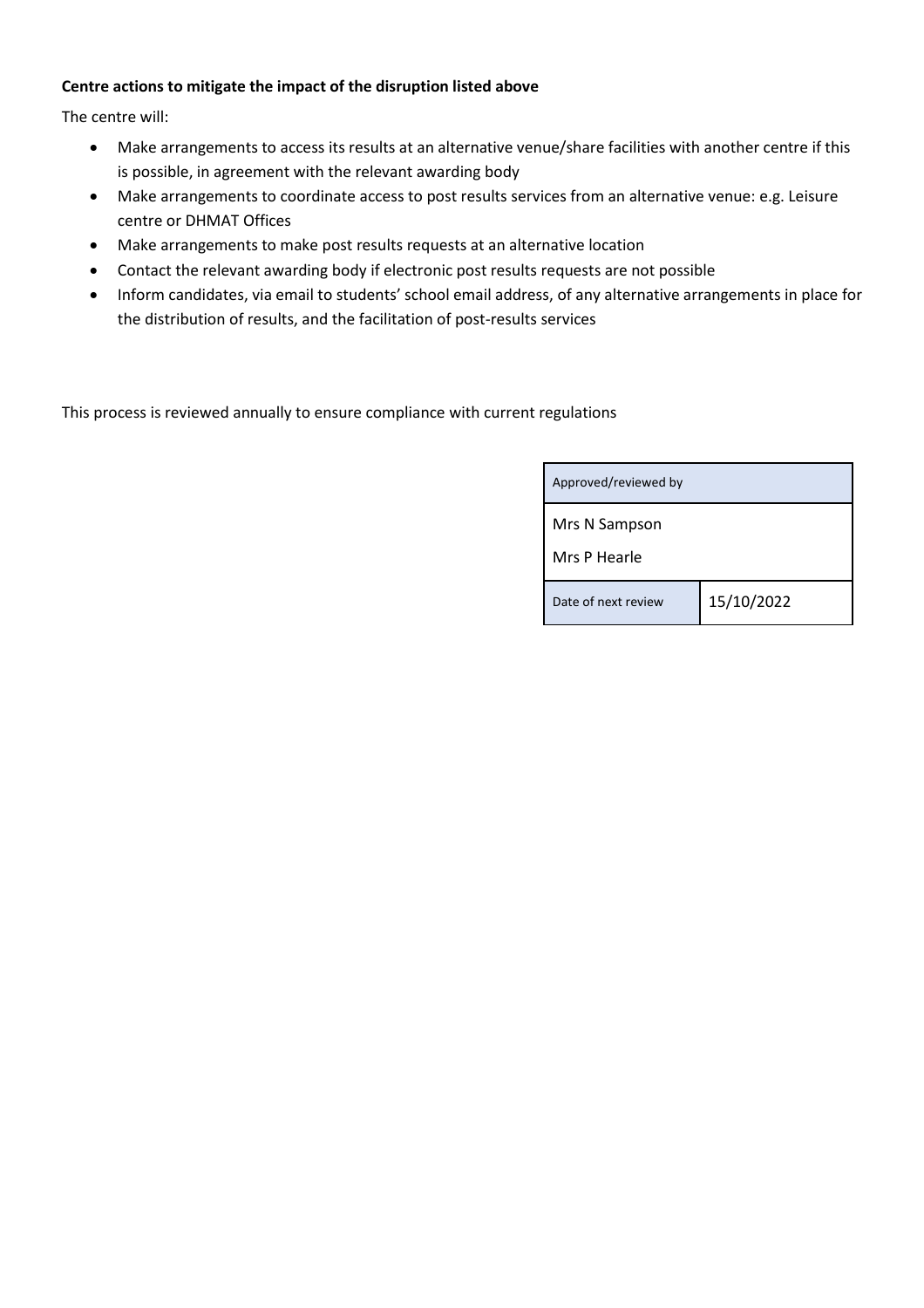# **APPENDIX 1**

### **Further guidance to inform procedures and implement contingency planning**

### **Ofqual**

### **What schools and colleges and other centres should do if exams or other assessments are seriously disrupted Contingency planning**

You should prepare for possible disruption to exams and other assessments and make sure staff are aware of these plans. **Covid specific guidance**

When drafting contingency plans, you should consider the following guidance:

- **•** actions for schools during the [coronavirus](https://www.gov.uk/government/publications/actions-for-schools-during-the-coronavirus-outbreak) outbreak from the Department for Education in England
- actions for FE colleges and providers during the [coronavirus](https://www.gov.uk/government/publications/coronavirus-covid-19-maintaining-further-education-provision) outbreak from the Department for Education in England
- [responsibility](https://www.gov.uk/government/publications/responsibility-for-autumn-gcse-as-and-a-level-exam-series) for exams from the Department for Education in England
- vocational, technical and other general [qualifications](https://www.gov.uk/government/collections/vocational-technical-and-other-general-qualifications-in-2022) in 2022 from Ofqual (regulator)
- GCSE, AS and A level [qualifications](https://www.gov.uk/government/collections/gcse-as-and-a-level-qualifications-in-2022) in 2022 from Ofqual (regulator)
- coronavirus (COVID-19) [\(information](https://ccea.org.uk/regulation/coronavirus) from CCEA) information on vocational, technical and general qualifications from CCEA Regulation

#### **General contingency guidance**

- [emergency](https://www.gov.uk/guidance/emergencies-and-severe-weather-schools-and-early-years-settings) planning and response from the Department for Education in England
- school organisation: [local-authority-maintained](https://www.gov.uk/government/publications/school-organisation-maintained-schools) schools from the Department for Education in England
- [exceptional](https://www.education-ni.gov.uk/articles/exceptional-closure-days) closure days from the Department of Education in Northern Ireland
- checklist [exceptional](https://www.education-ni.gov.uk/publications/checklist-exceptional-closure-schools) closure of schools from the Department of Education in Northern Ireland
- bomb [threats](https://www.gov.uk/government/publications/crowded-places-guidance/bomb-threats) procedures for handling bomb threats from the National Counter Terrorism Security Office

#### **Disruption to assessments or exams**

In the absence of any instruction from the relevant awarding organisation, you should make sure that any exam or timetabled assessment takes place if it is possible to hold it. This may mean relocating to alternative premises. You should discuss alternative arrangements with your awarding organisation if:

• the exam or assessment cannot take place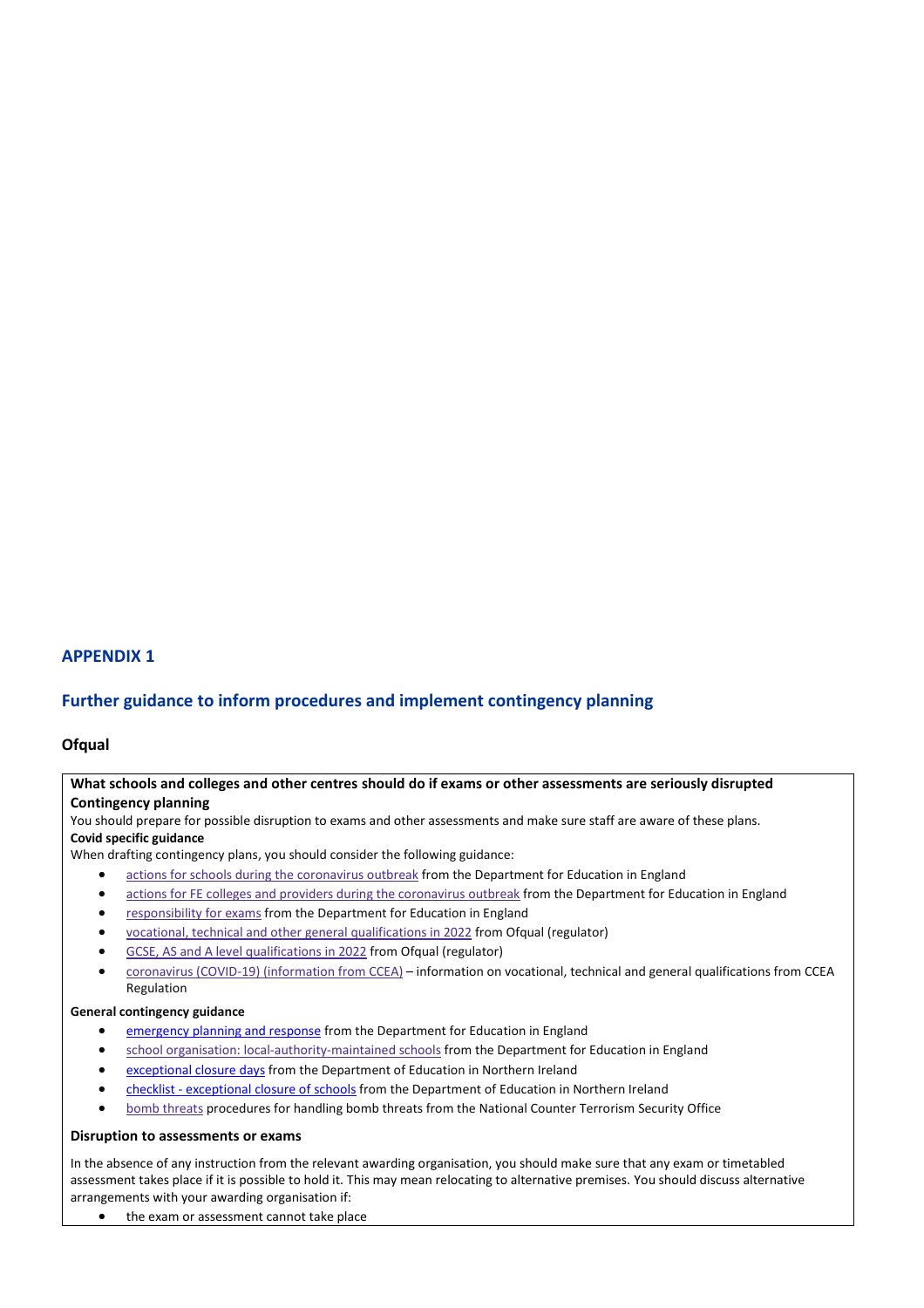a student misses an exam or loses their assessment due to an emergency, or other event, outside of the student's control See also the JCQ Joint [Contingency](https://www.jcq.org.uk/exams-office/other-documents/jcq-joint-contingency-plan/) Plan for the Examination System in England, Wales and Northern Ireland.

### **Steps you should take**

### **Exam planning**

Review contingency plans well in advance of each exam or assessment series. Consider how, if the contingency plan is invoked, you will comply with the awarding organisation's requirements.

### **In the event of disruption**

- 1. Contact the relevant awarding organisation and follow its instructions.
- 2. Take advice, or follow instructions, from relevant local or national agencies in deciding whether your centre is able to open.
- 3. Identify whether the exam or timetabled assessment can be sat at an alternative venue, in agreement with the relevant awarding organisation, ensuring the secure transportation of questions papers or assessment materials to the alternative venue.
- 4. Where accommodation is limited, prioritise students whose progression will be severely delayed if they do not take their exam or timetabled assessment when planned.
- 5. In the event of an evacuation during an examination please refer to JCQ's Centre [emergency](https://www.jcq.org.uk/exams-office/ice---instructions-for-conducting-examinations/centre-emergency-evacuation-procedure) evacuation procedure.
- 6. Communicate with parents, carers and students any changes to the exam or assessment timetable or to the venue.
- 7. Communicate with any external assessors or relevant third parties regarding any changes to the exam or assessment timetable.

#### **After the exam**

- 1. Consider whether any students' ability to take the assessment or demonstrate their level of attainment has been materially affected and, if so, apply for special consideration.
- 2. Advise students, where appropriate, of the opportunities to take their exam or assessment at a later date.
- 3. Ensure that scripts are stored under secure conditions.
- 4. Return scripts to awarding organisations in line with their instructions. Never make alternative arrangements for the transportation of completed exam scripts, unless told to do so by the awarding organisation.

### **Steps the awarding organisation should take**

### **Exam planning**

- 1. Establish and maintain, and at all times comply with, an up-to-date, written contingency plan.
- 2. Ensure that the arrangements in place with centres and other third parties enable them to deliver and award qualifications in accordance with their conditions of recognition.

#### **In the event of disruption**

- 1. Take all reasonable steps to mitigate any adverse effect, in relation to their qualifications, arising from any disruption.
- 2. Provide effective guidance to any of their centres delivering qualifications.
- 3. Ensure that where an assessment must be completed under specified conditions, students complete the assessment under those conditions (other than where any reasonable adjustments or special considerations require alternative conditions).
- 4. Promptly notify the relevant regulators about any event which could have an adverse effect on students, standards or public confidence.
- 5. Coordinate its communications with the relevant regulators where the disruption has an impact on multiple centres or a wide range of learners.

#### **After the exam**

Consider any requests for special consideration for affected students. For example, those who may have lost their internally assessed work or whose performance in assessments or exams could have been affected by the disruption.

### **If any students miss an exam or are disadvantaged by the disruption**

If some of the students have been adversely affected by the disruption, you should ask the awarding organisation about applying for special consideration.

Decisions about special consideration, when it is or is not appropriate, is for each awarding organisation to make. Their decisions might be different for different qualifications and for different subjects.

See also JCQ's guidance on special [considerations](https://www.jcq.org.uk/exams-office/access-arrangements-and-special-consideration/regulations-and-guidance)

### **Wider communications**

The regulators[, Ofqual](https://www.gov.uk/ofqual) in England[, Qualifications](http://qualificationswales.org/) Wales in Wales and CCEA [Regulation](http://ccea.org.uk/) in Northern Ireland, will share timely and accurate information, as required, with awarding organisations, government departments and other stakeholders.

The [Department](https://www.gov.uk/government/organisations/department-for-education) for Education in England, th[e Department](https://www.education-ni.gov.uk/) of Education in Northern Ireland and the Welsh [Government](http://gov.wales/topics/educationandskills/?lang=en) will inform the relevant government ministers as soon as it becomes apparent that there will be significant local or national disruption; and ensure that they are kept updated until the matter is resolved.

Awarding organisations will alert th[e Universities](https://www.ucas.com/) and Colleges Admissions Service (UCAS) and the Central [Applications](http://www.cao.ie/) Office (CAO) about any impact of the disruption on their deadlines and liaise regarding student progression to further and higher education. Awarding organisations will alert relevant professional bodies or employer groups if the impact of disruption particularly affects them. **Widespread national disruption to the taking of examinations or assessments**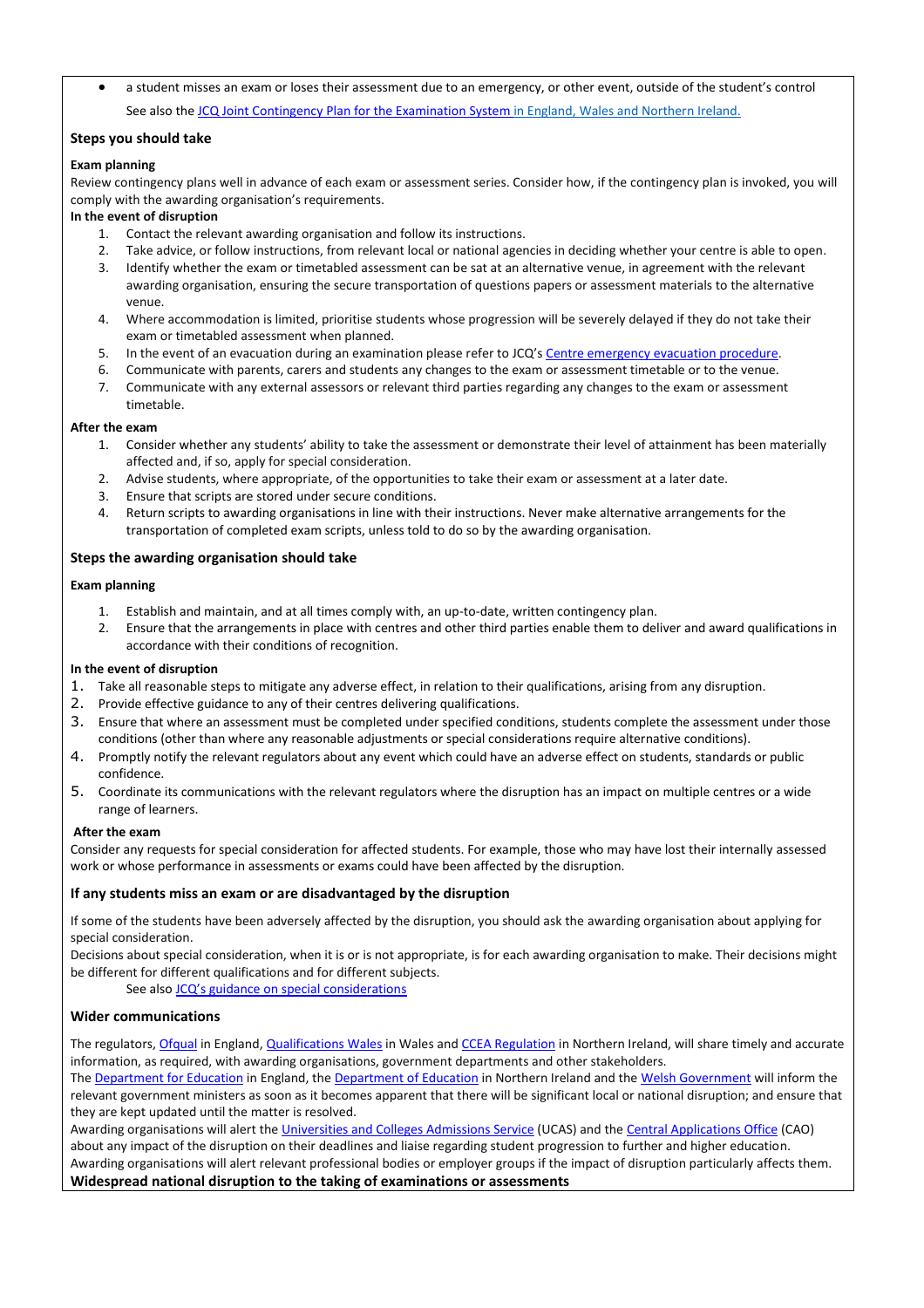The governments' view across England, Wales and Northern Ireland is education should continue in 2021 to 2022 with schools remaining open and that examinations and assessments will go ahead in both autumn 2021 and summer 2022.

As education is devolved, in the event of any widespread sustained national disruption to examinations or assessments, national government departments will communicate with regulators, awarding organisations and centres prior to a public announcement. Regulators will provide advice to government departments on implications for exam timetables.

We will update this page as necessary, with any further relevant links, should national disruption occur.

(Ofqual guidance extract above taken directly from the Exam system contingency plan: England, Wales and Northern Ireland - **What schools and colleges and other centres should do if exams or other assessments are seriously disrupted** (updated 30 September 2021) [https://www.gov.uk/government/publications/exam-system-contingency-plan-england-wales-and-northern-ireland/what-schools-and](https://www.gov.uk/government/publications/exam-system-contingency-plan-england-wales-and-northern-ireland/what-schools-and-colleges-should-do-if-exams-or-other-assessments-are-seriously-disrupted)[colleges-should-do-if-exams-or-other-assessments-are-seriously-disrupted](https://www.gov.uk/government/publications/exam-system-contingency-plan-england-wales-and-northern-ireland/what-schools-and-colleges-should-do-if-exams-or-other-assessments-are-seriously-disrupted))

### **JCQ**

15.1 The qualification regulators, awarding bodies and government departments responsible for education have prepared and agreed information for schools and colleges in the event of examinations being seriously disrupted. This jointly agreed information will ensure consistency of response in the event of major disruption to the examinations system affecting significant numbers of candidates.

Further information may be found at: [https://www.gov.uk/government/publications/exam-system-contingency-plan-england-wales-and](https://www.gov.uk/government/publications/exam-system-contingency-plan-england-wales-and-northern-ireland/what-schools-and-colleges-should-do-if-exams-or-other-assessments-are-seriously-disrupted)[northern-ireland/what-schools-and-colleges-should-do-if-exams-or-other-assessments-are-seriously-disrupted](https://www.gov.uk/government/publications/exam-system-contingency-plan-england-wales-and-northern-ireland/what-schools-and-colleges-should-do-if-exams-or-other-assessments-are-seriously-disrupted)

15.2 In addition, awarding bodies have their own well-established contingency plans in place to respond to disruptions. It is important that exams officers who are facing disruption liaise directly with the relevant awarding body/bodies.

15.3 Centres should prepare plans for any disruption to examinations as part of their general emergency planning. It is important to ensure that relevant centre staff are familiar with the plan. Consideration should be given as to how these arrangements will be communicated to candidates, parents and staff should disruption to examinations occur.

15.4 In the event that the head of centre decides the centre cannot be opened for scheduled examinations, the relevant awarding body must be informed as soon as possible. Awarding bodies will be able to offer advice regarding the alternative arrangements for conducting examinations that may be available and the options for candidates who have not been able to take scheduled examinations.

15.5 The awarding bodies will designate a 'contingency day' for examinations, summer 2022. This is consistent with the qualification regulators' document *Exam system contingency plan: England, Wales and Northern Ireland*: [https://www.gov.uk/government/publications/exam-system](https://www.gov.uk/government/publications/exam-system-contingency-plan-england-wales-and-northern-ireland)[contingency-plan-england-wales-and-northern-ireland](https://www.gov.uk/government/publications/exam-system-contingency-plan-england-wales-and-northern-ireland)

The designation of a 'contingency day' within the common examination timetable is in the event of national or significant local disruption to examinations. It is part of the awarding bodies' standard contingency planning for examinations.

In the event of national disruption to a day of examinations in summer 2022, the awarding bodies will liaise with the qualification regulators and government departments to agree the most appropriate option for managing the impact. As a last resort the affected examinations will be rescheduled. Although every effort would be taken to keep the impact to a minimum, it is possible that there could be more than one timetable date affected following the disruption, up to and including the contingency day. Centres will be alerted if it is agreed to reschedule the examinations and the affected candidates will be expected to make themselves available in such circumstances. The decision regarding the rescheduling of examinations will always rest with the awarding body. The centre must conduct the examination on the scheduled date unless instructed to do otherwise by the awarding body.

Where candidates choose not to be available for the rescheduled examination(s) for reasons other than those traditionally covered by special consideration, they will not be eligible for enhanced grading arrangements. Centres must therefore ensure candidates and parents are aware of this contingency arrangement so that they may take it into account when making their plans for the summer. However, the awarding bodies will not insist upon candidates being available throughout the entire timetable period as a matter of course.

(JCQ guidance above taken directly from **Instructions for Conducting Examination**s 2021-2022 [http://www.jcq.org.uk/exams-office/ice--](http://www.jcq.org.uk/exams-office/ice---instructions-for-conducting-examinations) [instructions-for-conducting-examinations,](http://www.jcq.org.uk/exams-office/ice---instructions-for-conducting-examinations) section 15, Contingency planning)

JCQ Joint Contingency Plan [www.jcq.org.uk/exams-office/other-documents](http://www.jcq.org.uk/exams-office/other-documents)

This Notice is based on guidance provided within the JCQ Joint Contingency Plan, which is available from the JCQ website: **[www.jcq.org.uk/exams-office/other-documents/jcq-joint-contingency-plan](https://www.jcq.org.uk/exams-office/other-documents/jcq-joint-contingency-plan)**

In the event of widespread disruption to the examination system, all centres **must** have contingency plans in place. There are three main categories of disruption, which are outlined below.

**Candidates at risk of being unable to take examinations – centres remain open**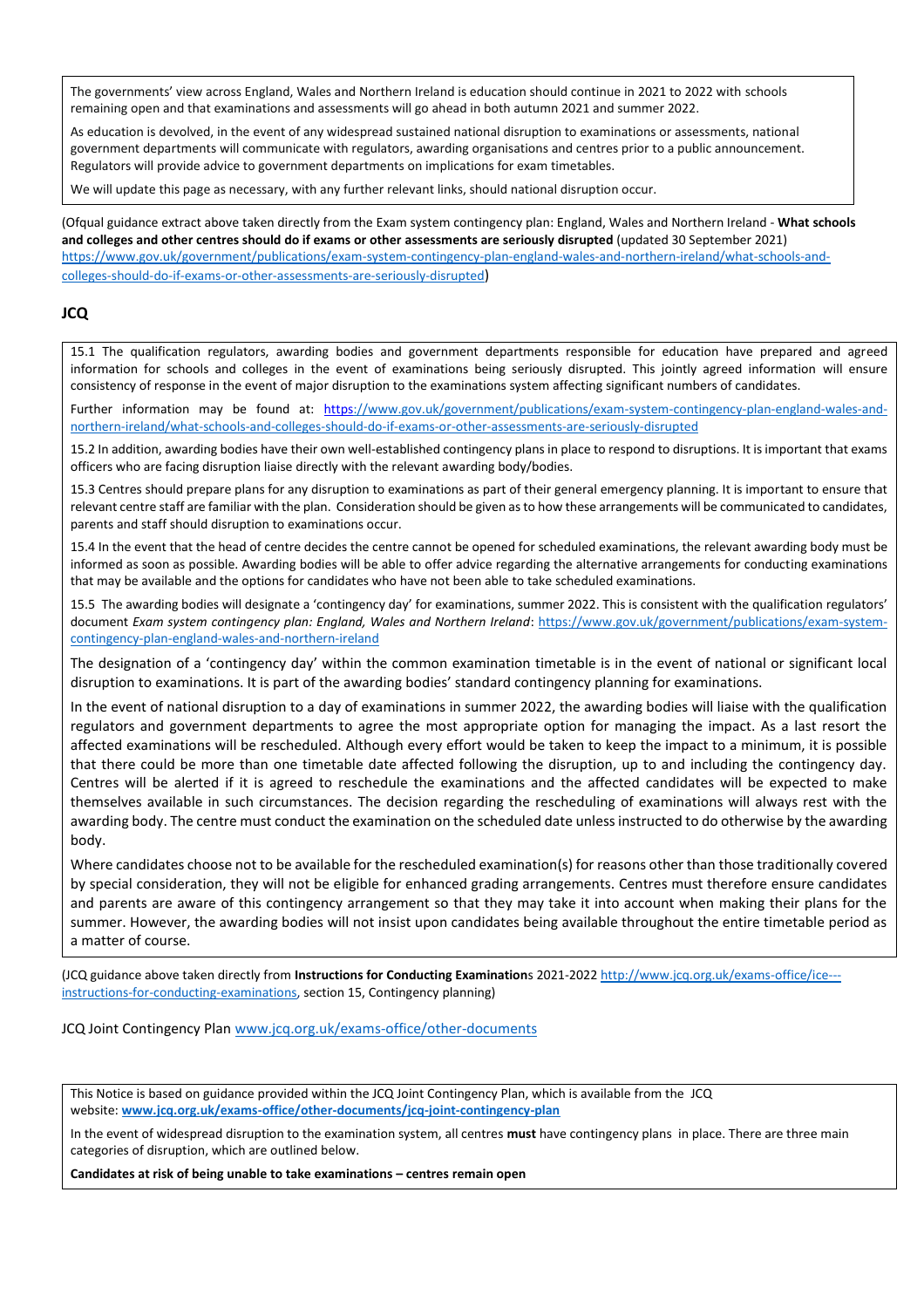Centres' contingency plans should focus on options that enable candidates to take their examinations. As part of these preparations, centres should take into account the guidance provided in the JCQ publication Instructions for conducting examinations: http://www.jcq.org.uk/examsoffice/ice---instructions-for- conducting-examinations

- consider moving the starting times of the examination for all candidates (see **section 6.2** of the JCQ publication Instructions for conducting examinations)
- being aware of the rules for very late arrivals (see **section 21** of the JCQ publication Instructions for conducting examinations).

Wherever possible, it is always in the best interest for candidates to sit the examination. However, if candidates who are unable to sit the examination meet the criteria, special consideration through absence for acceptable reasons is an option (see **Chapter 4** of the JCQ publication A guide to the special consideration process: https://www.jcq.org.uk/exams-office/access-arrangements-and-specialconsideration/regulations-and-guidance

Please do not hesitate to call the relevant awarding body if you require additional support or guidance in the event of disruption to examinations.

#### **Centres at risk of being unable to open as normal during the examination** period

As above, centres' contingency plans must focus on enabling candidates to take their examinations if the centre is at risk of being unable to open as normal.

The responsibility for deciding whether it is safe for a centre to open lies with the head of centre who is responsible for taking advice or following instructions from relevant local or national agencies.

Information on what centres should do if examinations or other assessments are seriously disrupted can be found in the three country regulators' exam system contingency plan:

**[www.gov.uk/government/publications/exam-system-contingency-plan-england-wales-and-northern ireland/what-schools-and-colleges](https://www.gov.uk/government/publications/exam-system-contingency-plan-england-wales-and-northern-ireland/what-schools-and-colleges-should-do-if-exams-or-other-assessments-are-seriously-disrupted)[should-do-if-exams-or-other-assessments-are-seriously-disrupted](https://www.gov.uk/government/publications/exam-system-contingency-plan-england-wales-and-northern-ireland/what-schools-and-colleges-should-do-if-exams-or-other-assessments-are-seriously-disrupted)**

Special consideration through absence for acceptable reasons is also available as an option if all other avenues have been exhausted and candidates meet the relevant criteria.

Please do not hesitate to call the relevant awarding body if you require additional support or guidance in the event of disruption to your examinations.

#### **Disruption to transporting completed examination scripts**

If there is a delay in normal collection arrangements for completed examination scripts:

- where examinations are part of the national 'yellow label' service or where awarding bodies arrange collections, centres should **contact the relevant awarding bodies** for advice and instructions.
- for examinations where centres make their own collection arrangements, they should **investigate alternative options** that comply with the JCQ publication Instructions for conducting examinations
- completed scripts **must** be stored securely until they are collected.

### **Summary of centre and awarding body responsibilities**

Examination centres are responsible for:

- preparing plans for any disruption to examinations as part of centres' general emergency planning deciding whether the centre can open for examinations as scheduled and informing relevant awarding bodies if the centre is unable to open
- exploring the opportunities for alternative arrangements if the centre cannot open for examinations and agreeing such arrangements with the awarding bodies
- judging whether candidates meet the requirements for special consideration because of any disruption and submitting these requests to the relevant awarding bodies
- assessing their circumstances and liaising with awarding bodies in the event of disruption to the transportation of papers.

Awarding bodies are responsible for:

- ensuring centres receive examination materials for scheduled examinations
- advising centres on possible alternative examination arrangements and declining/approving proposals for alternative examination arrangements
- evaluating and declining/approving requests for special consideration.

#### **Contacting the awarding bodies**

In all cases, if there are any concerns, please contact the relevant awarding body for advice:

**AQA**

0800 197 7162

**[eos@aqa.org.uk](mailto:eos@aqa.org.uk)**

**CCEA**

028 9026 1212, 028 9026 1293, 028 9026 1425 **[centresupport@ccea.org.uk](mailto:centresupport@ccea.org.uk)**

**OCR**